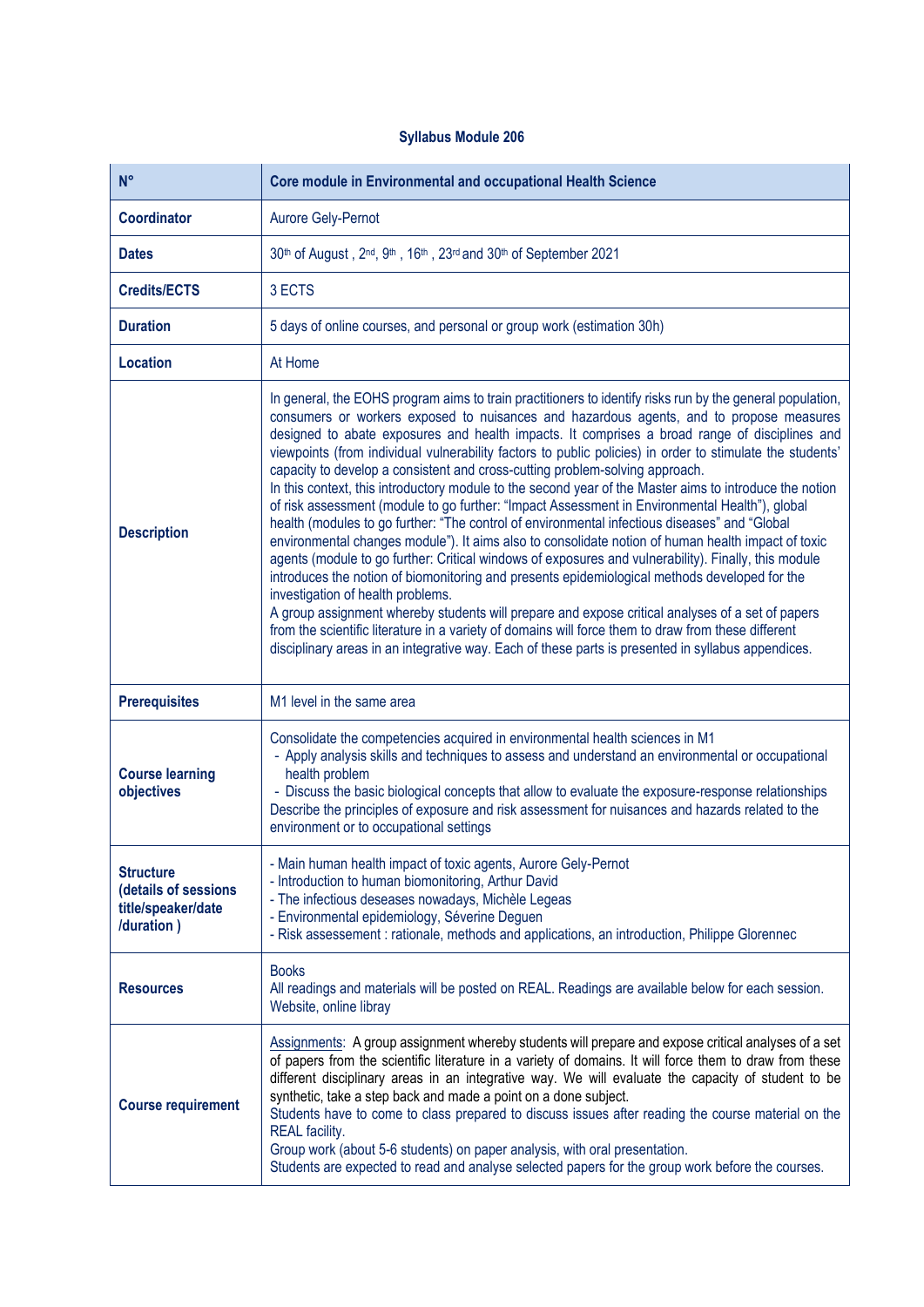| <b>Grading and</b><br>assessment | Group works on the sessions 2, 3 and 4: paper will be read, written report made by groups. Students<br>will be evaluate on three group works.<br>Note also that students will complete a questionnaire that assesses their own and their teammates'<br>contributions to group work. All team members will receive the same grade except if it is clear that a<br>student has not participated effectively (attended and contributed to meetings; made timely, helpful<br>contributions; been constructive, etc.). In that case, the student's grade will be lowered accordingly.                                                                                                                                                                                                                                                                                                                                                                                                                                                                                                                                                                                                                                                                                                                                                                                                                                                                                                                                                                                                                                                                                                                                                                                                                                                                                                                                                                                                                                                                                                                                                                                                                                                                                                                                                                                                                                                                                                                                                                                                                                                                                                                                                                                   |
|----------------------------------|--------------------------------------------------------------------------------------------------------------------------------------------------------------------------------------------------------------------------------------------------------------------------------------------------------------------------------------------------------------------------------------------------------------------------------------------------------------------------------------------------------------------------------------------------------------------------------------------------------------------------------------------------------------------------------------------------------------------------------------------------------------------------------------------------------------------------------------------------------------------------------------------------------------------------------------------------------------------------------------------------------------------------------------------------------------------------------------------------------------------------------------------------------------------------------------------------------------------------------------------------------------------------------------------------------------------------------------------------------------------------------------------------------------------------------------------------------------------------------------------------------------------------------------------------------------------------------------------------------------------------------------------------------------------------------------------------------------------------------------------------------------------------------------------------------------------------------------------------------------------------------------------------------------------------------------------------------------------------------------------------------------------------------------------------------------------------------------------------------------------------------------------------------------------------------------------------------------------------------------------------------------------------------------------------------------------------------------------------------------------------------------------------------------------------------------------------------------------------------------------------------------------------------------------------------------------------------------------------------------------------------------------------------------------------------------------------------------------------------------------------------------------|
| <b>Course policy</b>             | <b>Attendance &amp; punctuality</b><br>Regular and punctual class attendance is a prerequisite for receiving credit in a course.<br>Students are expected to attend each class. Attendance will be taken at each class.<br>The obligations of attendance and punctuality cover every aspect of the course: - lectures, conferences,<br>group projects, assessments, examinations, as described in EHESP Academic Regulations<br>http://mph.ehesp.fr EHESP Academic Regulation Article. 3).<br>If students are not able to make it to class, they are required to send an email to the instructor and to<br>the MPH program coordinating team explaining their absence prior to the scheduled class date. All<br>supporting documents are provided to the end-of-year panel.<br>Students who miss class are responsible for content. Any student who misses a class has the<br>responsibility for obtaining copies of notes, handouts and assignments. If additional assistance is still<br>necessary, an appointment should be scheduled with the instructor. Class time is not to be used to go<br>over material with students who have missed class.<br>Lateness: Students who are more than 10 minutes late may be denied access to a class. Repeated<br>late arrivals may be counted as absences (See http://mph.ehesp.fr EHESP Academic Regulation<br>Article. 3 Attendance & Punctuality)<br>Maximum absences authorized & penalty otherwise<br>Above 20% of absences will be designated a fail for a given class. The students will be entitled to be<br>reassessed in any failed component(s). If they undertake a reassessment or they retake a module this<br>means that they cannot normally obtain more than the minimum pass mark (i.e. 10 out of 20)<br><b>Exceptional circumstances</b><br>Absence from any examination or test, or late submission of assignments due to illness, psychological<br>problems, or exceptional personal reasons must be justified; otherwise, students will be penalized, as<br>above mentioned. Students must directly notify their professor or the MPH academic secretariat before<br>the exam or before the assignment deadline. Before accepting the student's justification, the professor<br>or the MPH academic secretariat has the right to request either a certificate from the attending<br>physician or from a psychologist, or from any other relevant person (See http://mph.ehesp.fr EHESP<br>Academic Regulation Article 4 Examinations).<br>Courtesy: All cell phones/pages MUST be turned off during class time.<br>Students are required to conduct themselves according to professional standards, eating during class<br>time is not permitted during class time, such as course or group work. |
| <b>Valuing diversity</b>         | Diversity enriches learning. It requires an atmosphere of inclusion and tolerance, which oftentimes<br>challenges our own closely-held ideas, as well as our personal comfort zones. The results, however,<br>create a sense of community and promote excellence in the learning environment. This class will follow<br>principles of inclusion, respect, tolerance, and acceptance that support the values of diversity. Diversity<br>includes consideration of: (1) life experiences, including type, variety, uniqueness, duration, personal<br>values, political viewpoints, and intensity; and (2) factors related to "diversity of presence," including,<br>among others, age, economic circumstances, ethnic identification, family educational attainment,<br>disability, gender, geographic origin, maturity, race, religion, sexual orientation and social position.                                                                                                                                                                                                                                                                                                                                                                                                                                                                                                                                                                                                                                                                                                                                                                                                                                                                                                                                                                                                                                                                                                                                                                                                                                                                                                                                                                                                                                                                                                                                                                                                                                                                                                                                                                                                                                                                                     |
| <b>Course evaluation</b>         | EHESP requests that you complete a course evaluation at the end of the school year. Your responses<br>will be anonymous, with feedback provided in the aggregate. Open-ended comments will be shared<br>with instructors, but not identified with individual students. Your participation in course evaluation is an                                                                                                                                                                                                                                                                                                                                                                                                                                                                                                                                                                                                                                                                                                                                                                                                                                                                                                                                                                                                                                                                                                                                                                                                                                                                                                                                                                                                                                                                                                                                                                                                                                                                                                                                                                                                                                                                                                                                                                                                                                                                                                                                                                                                                                                                                                                                                                                                                                               |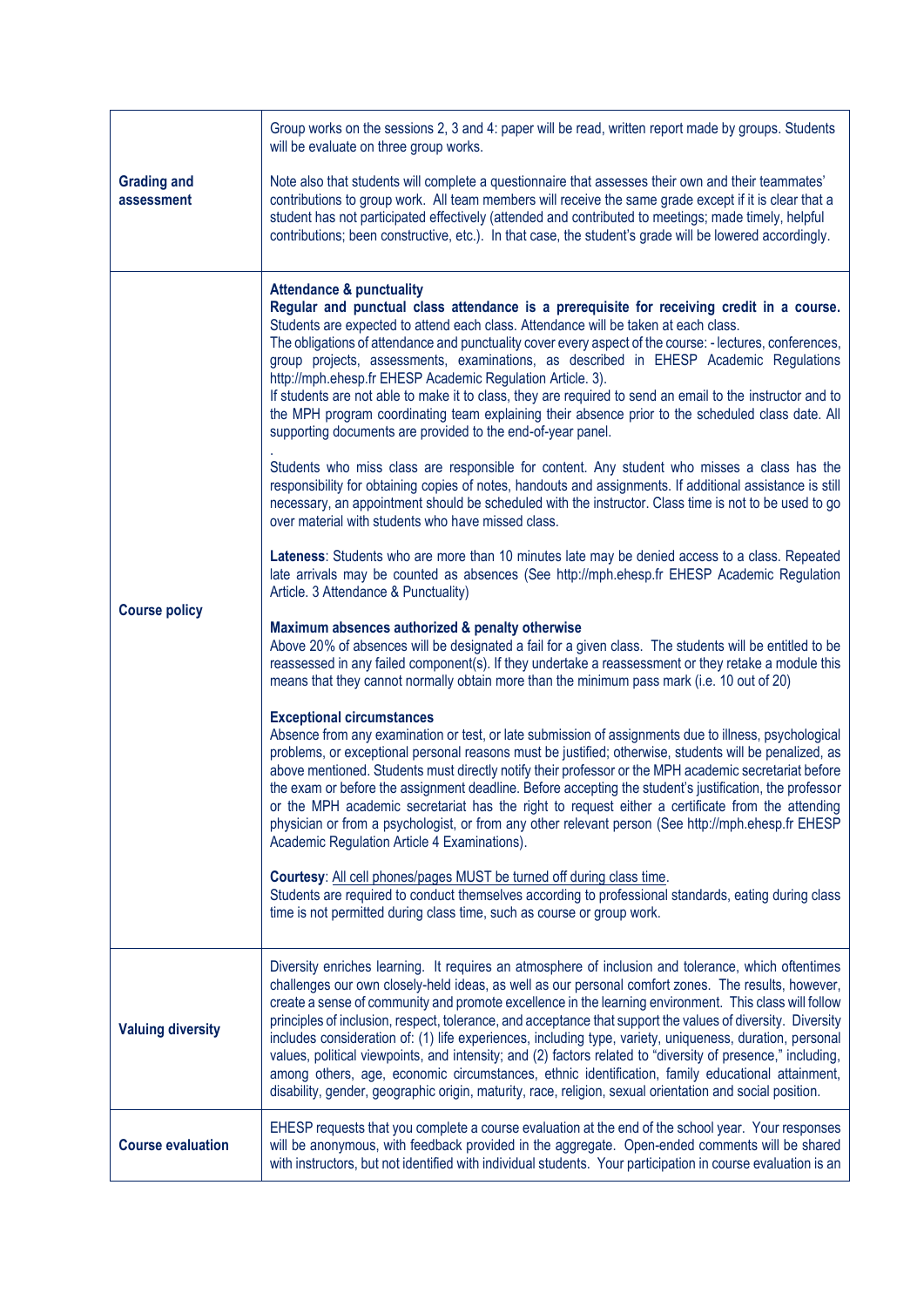|  | expectation, since providing constructive feedback is a professional obligation. Feedback is critical,<br>I moreover, to improving the quality of our courses, as well as for instructor assessment. |
|--|------------------------------------------------------------------------------------------------------------------------------------------------------------------------------------------------------|
|  |                                                                                                                                                                                                      |

| <b>Session 1</b>                                    | Main human health impact of toxic agents                                                                                                                                                                                                                                                                                                                                                                                                                                                                                                                                                                                                                  |
|-----------------------------------------------------|-----------------------------------------------------------------------------------------------------------------------------------------------------------------------------------------------------------------------------------------------------------------------------------------------------------------------------------------------------------------------------------------------------------------------------------------------------------------------------------------------------------------------------------------------------------------------------------------------------------------------------------------------------------|
| <b>Speakers</b>                                     | <b>Aurore Gely-Pernot</b>                                                                                                                                                                                                                                                                                                                                                                                                                                                                                                                                                                                                                                 |
| <b>Session Outline</b>                              | The aims of this course will be to show how toxic agents can impact human health. We will focus on<br>irritation, neurotoxic, genotoxic and reprotoxic effects induce by xenobiotics. We will also aboard the<br>effects of the low doses and the combined exposure (cocktail effect). Tony Musu will come to give a<br>talk about occupational exposure and cancer. Since 2003, Tony Musu has been working as<br>researcher in the ETUI's Health and Safety Department. On behalf of the ETUC, he takes part in<br>various REACH-related EU working groups and he was a Board member of the European<br>Chemicals Agency (ECHA) in the period 2007-2012. |
| <b>Learning Objectives</b>                          | To understand how toxicology research is needed and used in human health risk assessment.                                                                                                                                                                                                                                                                                                                                                                                                                                                                                                                                                                 |
| <b>Duration</b>                                     | introduction:1h<br>independent work group<br>presentation by one group: 1/2h<br>discussion and synthetic lecture: 1h                                                                                                                                                                                                                                                                                                                                                                                                                                                                                                                                      |
| <b>Training methods</b>                             | Working group and lecture                                                                                                                                                                                                                                                                                                                                                                                                                                                                                                                                                                                                                                 |
| <b>Reading</b>                                      | Online courses: Basic concepts of toxicology as they apply to environmental health<br>http://real.ehesp.fr/course/view.php?id=997                                                                                                                                                                                                                                                                                                                                                                                                                                                                                                                         |
| <b>Speakers</b><br>Aurore Gely-Pernot and Tony Musu |                                                                                                                                                                                                                                                                                                                                                                                                                                                                                                                                                                                                                                                           |

| <b>Session 2</b>           | <b>Introduction to human biomonitoring (HBM)</b>                                                                                                                                                                                                                                                                                                                                                                                                                                                                                                                                                                                                                                                                                                                                                                                                                                                                                                                              |
|----------------------------|-------------------------------------------------------------------------------------------------------------------------------------------------------------------------------------------------------------------------------------------------------------------------------------------------------------------------------------------------------------------------------------------------------------------------------------------------------------------------------------------------------------------------------------------------------------------------------------------------------------------------------------------------------------------------------------------------------------------------------------------------------------------------------------------------------------------------------------------------------------------------------------------------------------------------------------------------------------------------------|
| <b>Speakers</b>            | <b>Arthur David</b>                                                                                                                                                                                                                                                                                                                                                                                                                                                                                                                                                                                                                                                                                                                                                                                                                                                                                                                                                           |
| <b>Session Outline</b>     | As estimated one hundred thousand xenobiotics are currently in use in the human population. Some<br>xenobiotics (e.g. plasticizers, pesticides) can enter the human body as complex mixtures and can<br>affect critical biological targets inside the body. However, the contribution of chemical pollution by<br>xenobiotics to the global burden of disease is still unknown due to the lack of data regarding human<br>exposure. Human Biomonitoring (HBM) aims to assess to what extent these environmental<br>substances have entered our bodies and how exposure may be changing over time.<br>This session will start with a group work aiming to understand the methodologies involved and some<br>of the challenges related to HBM. The results of this work will be shared by one group and then a<br>lecture will address these points (methodologies used and associated) and introduce examples of<br>HBM studies performed at the national and European levels. |
| <b>Learning Objectives</b> | Why HBM and what is HBM: context and aims<br>Ξ<br>How to do human biomonitoring: methodologies and challenges<br>Interpretation of results<br>National and European human biomonitoring studies<br><b>Futures of HBM</b>                                                                                                                                                                                                                                                                                                                                                                                                                                                                                                                                                                                                                                                                                                                                                      |
| <b>Duration</b>            | introduction to the documents provided for the groups : 1h<br>independent work group<br>presentation by one group: 1/2h<br>discussion and synthetic lecture: 1h                                                                                                                                                                                                                                                                                                                                                                                                                                                                                                                                                                                                                                                                                                                                                                                                               |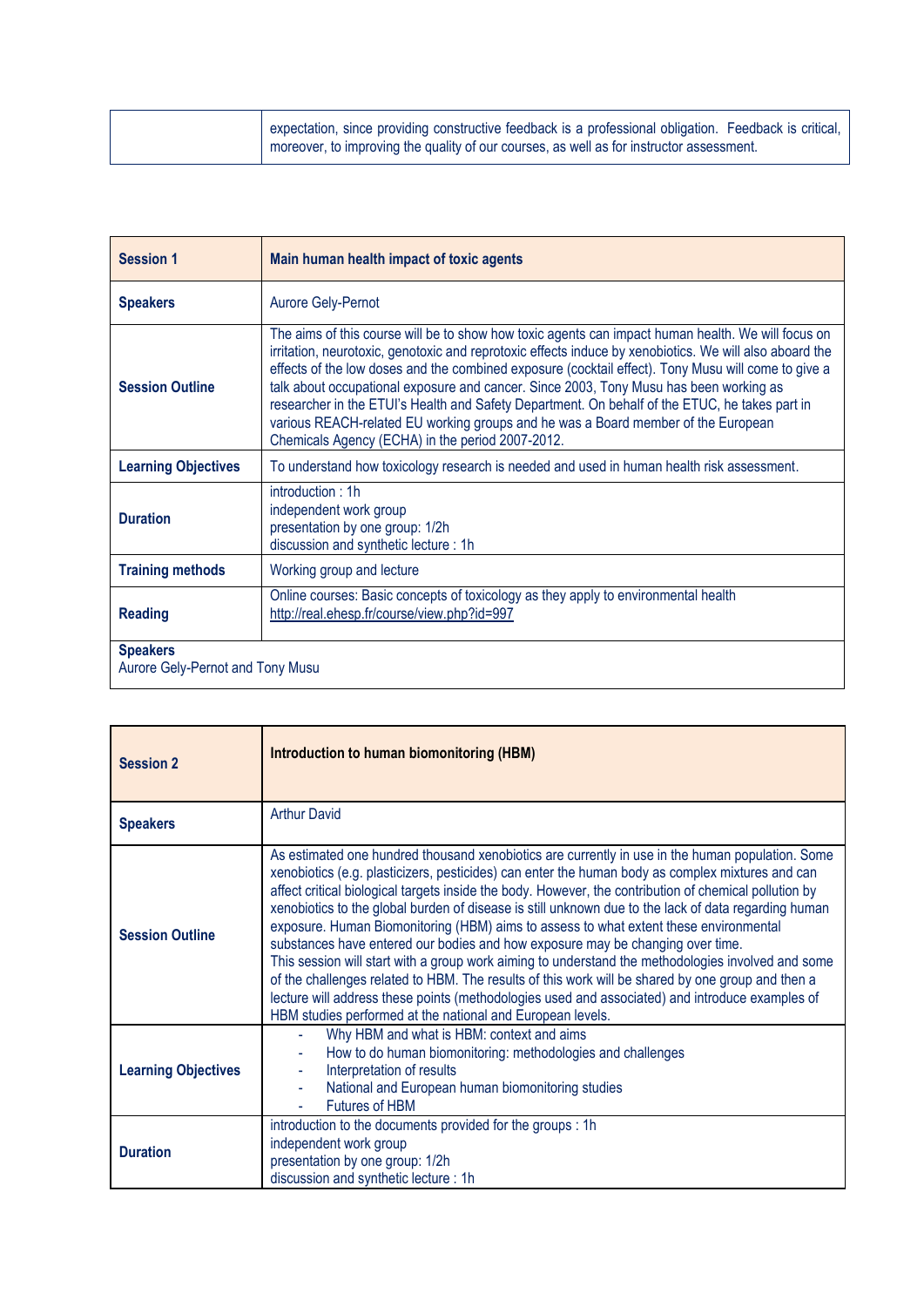| <b>Training methods</b> | Working group and lecture                                                                                                                                                                                                                                                                                                                                                                                                                                                                    |
|-------------------------|----------------------------------------------------------------------------------------------------------------------------------------------------------------------------------------------------------------------------------------------------------------------------------------------------------------------------------------------------------------------------------------------------------------------------------------------------------------------------------------------|
| <b>Reading</b>          | - P.J. Landrigan, R. Fuller, N.J.R. Acosta, O. Adeyi, R. Arnold, N.N. Basu, A.B. Balde, R. Bertollini,<br>et al., The Lancet Commission on pollution and health, Lancet (2017)<br>- Angerer, J., Ewers, U. & Wilhelm, M. 2007 Human biomonitoring: state of the art. Int. J. Hyg.<br>Environ. Health 210, 201-228. (doi:10.1016/j.ijheh.2007.01.024)<br>- Human biomonitoring: facts and figures. WHO/Europe - World Health Organisation. European<br><b>Environment and Health Process.</b> |

| <b>Session 3</b>           | <b>Global health and Infectious diseases</b>                                                                                                                                                                                                                                                                                                                                                                                                                                                                                                                                                                                                                                                                                                                                                |
|----------------------------|---------------------------------------------------------------------------------------------------------------------------------------------------------------------------------------------------------------------------------------------------------------------------------------------------------------------------------------------------------------------------------------------------------------------------------------------------------------------------------------------------------------------------------------------------------------------------------------------------------------------------------------------------------------------------------------------------------------------------------------------------------------------------------------------|
| <b>Speakers</b>            | Michèle Legeas                                                                                                                                                                                                                                                                                                                                                                                                                                                                                                                                                                                                                                                                                                                                                                              |
| <b>Session Outline</b>     | The importance of infectious diseases has been highlight actually this year 2020. Since decades,<br>these diseases are generally see as a minor public health problem and not a real concern and not<br>related to environmental health. However, that is not true in fact, and Covid-19 is not a really new<br>and emerging threat for health.<br>The aims of this course will be to show how epidemics can weight on health, even in richest<br>countries, and are greatly relate to socio-economical contexts.<br>This will be approach beginning the class with a group work on different kinds of recent epidemics in<br>the world. The thinking would be share. A synthetic lecture will focus on main current stakes with<br>infectious agents and tools to prevent their spreading. |
| <b>Learning Objectives</b> | To inform all students on the burden of transmissible diseases<br>The difference between transmissible and contagious diseases<br>The importance of 'environment'<br>To demonstrate how it's already necessary to take them into account despite epidemiological<br>transition in a global health perspective.                                                                                                                                                                                                                                                                                                                                                                                                                                                                              |
| <b>Duration</b>            | introduction:1h<br>independent work group<br>presentation by one group: 1/2h<br>discussion and synthetic lecture: 1h                                                                                                                                                                                                                                                                                                                                                                                                                                                                                                                                                                                                                                                                        |
| <b>Training methods</b>    | Working group and lecture                                                                                                                                                                                                                                                                                                                                                                                                                                                                                                                                                                                                                                                                                                                                                                   |
| <b>Reading</b>             | Page of WHO's website: http://www.who.int/emergencies/diseases/en/                                                                                                                                                                                                                                                                                                                                                                                                                                                                                                                                                                                                                                                                                                                          |

| Session: 4                 | <b>Environmental epidemiology</b>                                                                                                                                                                                                                                                                                                                                                                                                                                                                                                                                                                                                                                                                                             |
|----------------------------|-------------------------------------------------------------------------------------------------------------------------------------------------------------------------------------------------------------------------------------------------------------------------------------------------------------------------------------------------------------------------------------------------------------------------------------------------------------------------------------------------------------------------------------------------------------------------------------------------------------------------------------------------------------------------------------------------------------------------------|
| <b>Speakers</b>            | Bénédicte Jaquemin                                                                                                                                                                                                                                                                                                                                                                                                                                                                                                                                                                                                                                                                                                            |
| <b>Session Outline</b>     | This session is dedicated to the specific aspects of epidemiology in the field of environmental health.<br>Environmental epidemiology is one of the most useful tools available for environmental management<br>decision to assess and monitor environmental hazards as well as to quantify their health impact on<br>the population.<br>During the session, online available lectures will present environmental epidemiology. To reach this<br>objective, environmental epidemiological studies have to face and often overpass several limitations<br>of most of the classical epidemiologic methods; these need to be known and understand to design<br>properly the study in different settings of environmental health. |
| <b>Learning Objectives</b> | After this lecture, the student should be able:<br>- to understand the goal of an environmental epidemiological study<br>- to identify the specific issues of epidemiological methods in environmental                                                                                                                                                                                                                                                                                                                                                                                                                                                                                                                        |
| <b>Duration</b>            | introduction: 30 minutes (online video)<br>independent work group                                                                                                                                                                                                                                                                                                                                                                                                                                                                                                                                                                                                                                                             |